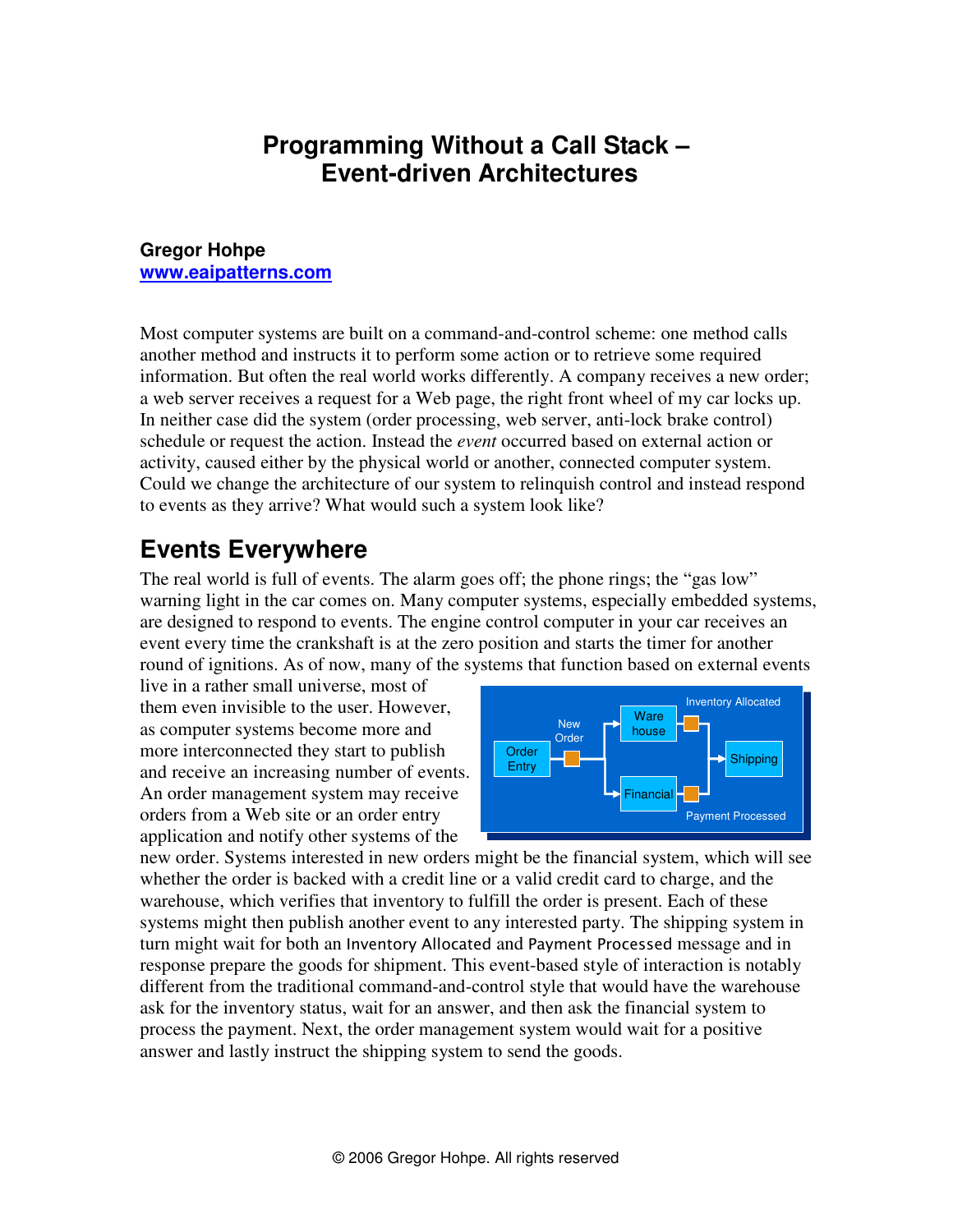But the event story does not end here. The warehouse might detect that inventory is low and let other systems, for example the procurement system, know. When the customer's credit card is about to expire we might to be alerted so we can send an e-mail to the customer requesting a new card number. The list of interesting events goes on and on. David Luckham [POE] coined the term "Event Cloud" to describe the interchange of many events between multiple systems.



# **Event-driven Architectures**

So what defines the step from simply exchanging information through events to a fullfledged event-driven architecture (EDA)? EDAs exhibit the following set of key characteristics:

- *Broadcast Communications*. Participating systems broadcast events to any interested party. More than one party can listen to the event and process it.
- *Timeliness*. Systems publish events as they occur instead of storing them locally and waiting for the processing cycle, such as a nightly batch cycle.
- *Asynchrony*. The publishing system does not wait for the receiving system(s) to process the event(s).
- *Fine Grained Events*. Applications tend to publish individual events as opposed to a single aggregated event. (The further apart the communicating parties are, the more may physical limitations limit how fine grained the events can afford to be)

#### **EDA Key Characteristics**

- Broadcast communications
- **Timeliness**
- Asynchrony
- Fine Grained
- **Ontology**
- Complex Event Processing
- *Ontology*. The overall system defines a nomenclature to classify events, typically in some form of hierarchy. Receiving systems can often express interest in individual events or categories of events.
- *Complex Events Processing*: The system understands and monitors the relationships between events, for example event aggregation (a pattern of events implies a higherlevel event) or causality (one event is caused by another).

Event-driven architectures (EDA) tend to exhibit an aura of simple elegance. Because these systems are modeled after real world events the resulting system model is usually very expressive. These desirable benefits have already motivated some EAI (Enterprise Application Integration) vendors to proclaim that EDAs are the next step in the evolution beyond Service-oriented Architectures (SOAs).

# **Good Bye, Call Stack**

However, the simple elegance of EDAs can be deceiving. Designing such a system correctly can actually be more challenging than it may initially appear. As we saw above,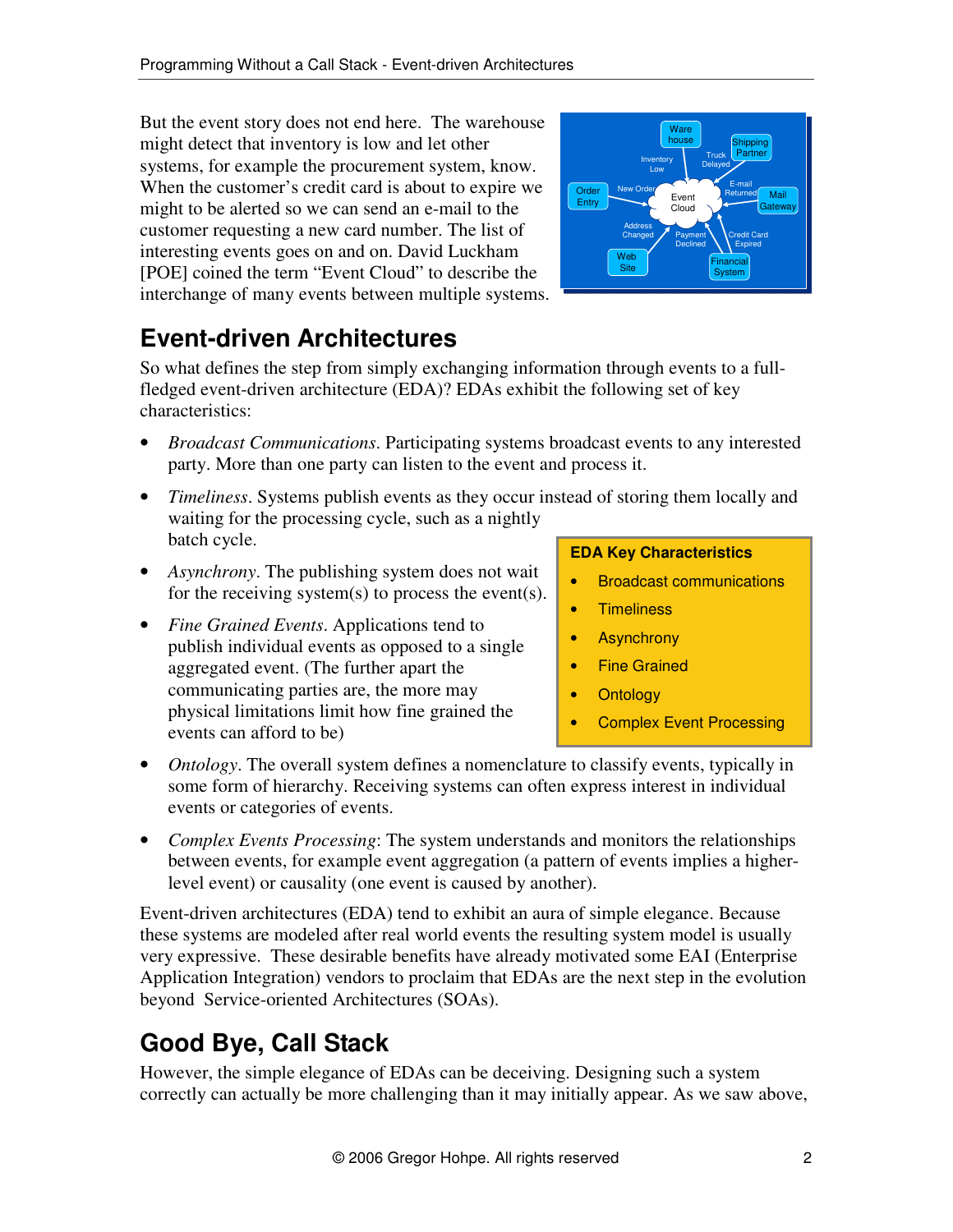one of the key properties of event-based systems is the simplified interaction between components that is restricted to the exchange of events. Therefore, in order to understand the design implications of an EDA we should not look at what an EDA introduces, but should begin by examining what an EDA is taking away. An event-based architecture takes away what must be one of the most pervasive and underappreciated constructs in programming – the call stack.

Call stack based interaction allows one method to invoke another, wait for the results, and then continue with the next instruction. This behavior can be summarized as three main features: coordination, continuation and context. Coordination provides for synchronized execution, i.e. the calling method waits for the results of the called method before it continues. The continuation aspect ensures that after the called method completes the execution continues with the statement following the method call. Lastly, the call stack holds local variables as part of the execution context: once the method invocation completes the caller's entire context is restored.

The interaction between components in an EDA does not provide any of these functions –

the interaction is limited to one component publishing an event that can be received (usually with a delay) by one or more other components. There is no inherent coordination, continuation or context preservation. Why would one want to eliminate these tremendously useful features that every developer has come to appreciate? The answer lies in the fact that the convenience of the call stack comes at the price of assumptions. While assumptions per se are not necessarily a bad thing, it is important to make them explicit so one can evaluate whether the desired execution environment matches the assumptions or not. So let's have a quick look at the key assumptions that accompany the ever-present call stack.



First, a call stack is primarily useful in environments where one thing happens after another. The fact that a single return address is pushed onto the stack implies a single path of execution where the caller's execution does not continue until the called method

completes. The distinct advantage is that the called method does not have to have worry about synchronization or concurrency issues. Because the call stack prefers a single line of execution it implicitly assumes that method invocations and executions are fast compared to the execution of the primary code. This makes it practical for the caller to wait for the callee's results before it continues processing. If invocations are slow or carry a large overhead this assumption could become a liability. For example, this is the very reason Web services-

#### **Call Stack Assumptions**

- One thing happens at a time
- We know what should happen in what order
- We know who can provide a needed function
- Execution happens in a single virtual machine

based architectures are moving away from an RPC-based to a message-based communication style.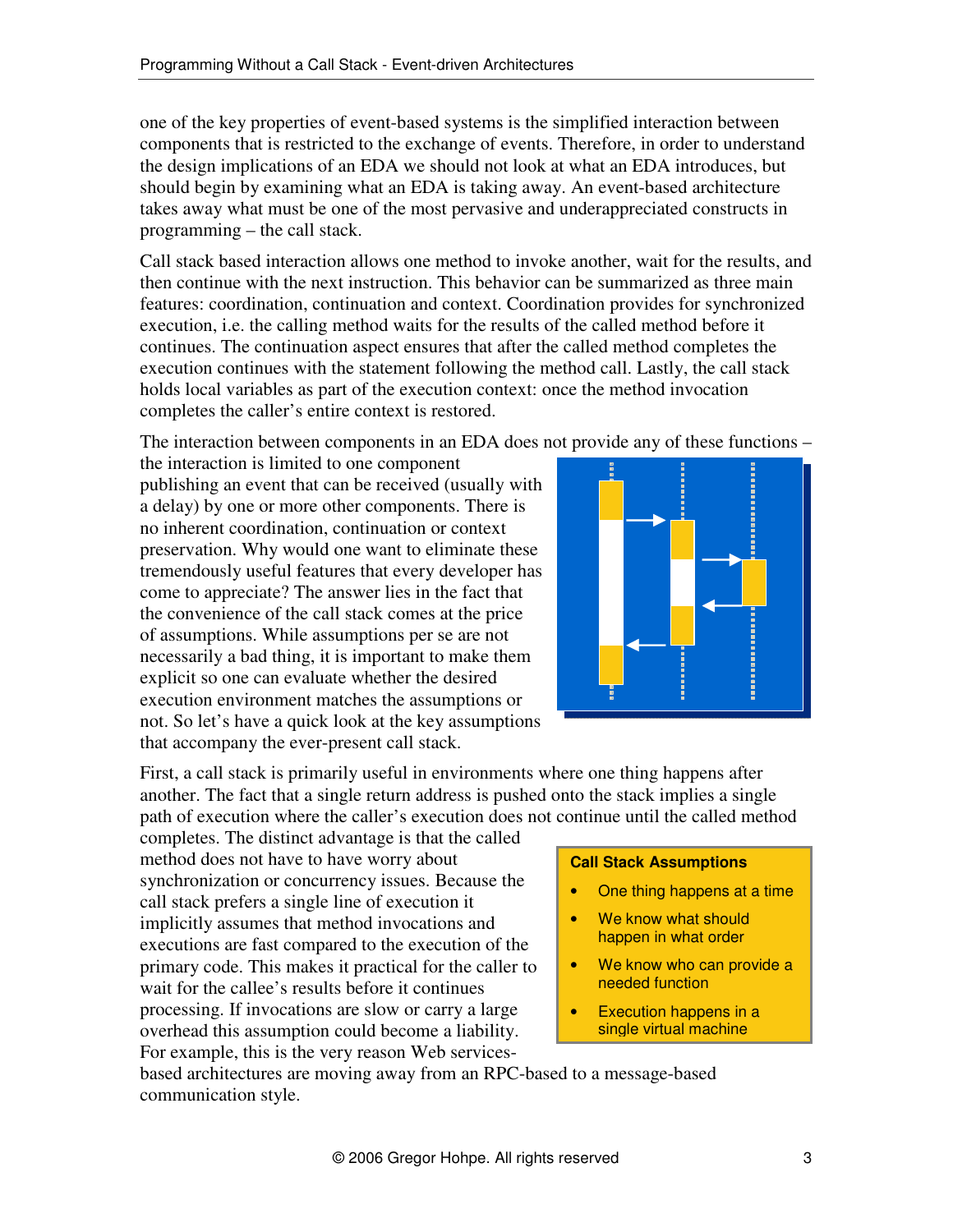More subtle but equally important is the assumption that the systems knows what should happen in what order. Because one method calls another method directly the calling method has to have a pretty clear idea of what it wants to happen next.

Not only is the caller assumed to know what is supposed to happen next but the caller also has to be aware which method can provide the desired functionality. It might seem odd at first to separate knowing what to do from knowing what method to invoke. After all, methods are (or at least should be) named after the function they accomplish. Still, having one method call another method directly means tying the execution of a specific piece of functionality to the invocation of a specific method. Often, this direct linkage has to be established at compile time and is not easily changed afterwards. In many cases this linkage is not a problem. It seems perfectly acceptable for me to call customer.setName() to set a customer's name. If need be, polymorphism can provide for a level of indirection between caller and executor so that a subclass of customer can sneak in a different implementation of setName.

Last but not least, the call stack flourishes in an environment where caller and callee share the same memory space. This allows compiler and linker to insert direct references to methods and keep method call overhead small. Also, a single memory, single processor environment is inherently geared towards sequential execution, which is again matches nicely with the call stack mentality.

# **Focus on Interaction**

A call stack defines a specific interaction style between components, one that is equally popular and well understood. Because a call stack is assumed to be the standard mode of interaction most object-oriented design tends to focus on the structural aspects of the solution over the aspects related to interaction. This is generally appropriate for most object-oriented systems that exist in a single memory space and are under the control of a single development team, i.e. systems that fulfill the basic assumptions required by a call stack.

Traditional object-oriented design does not ignore interaction altogether. Some of the classic design patterns presented in [GOF] concern themselves with the way objects interact. For example, the *Mediator* "encapsulates how a set of objects interact" while the *Observer* "notifies all dependent objects of a state change". Both patterns elevate the interaction between objects from their shadow life to become first class players in the object model. These patterns give us a hint that looking at the way components interact can be more interesting than might at first appear.

In distributed systems the cost of interaction goes up significantly and the significance of interaction suddenly increases dramatically. At the same time structural aspects can move into the background as distributed systems often do not provide for rich structural mechanisms such as inheritance, polymorphism and the like. For example, this shift of attention from structure to interaction is at the heart of many of the debates on serviceoriented computing. Service-oriented architectures have rather simple composition rules but pay close attention to loosely coupled interaction between systems.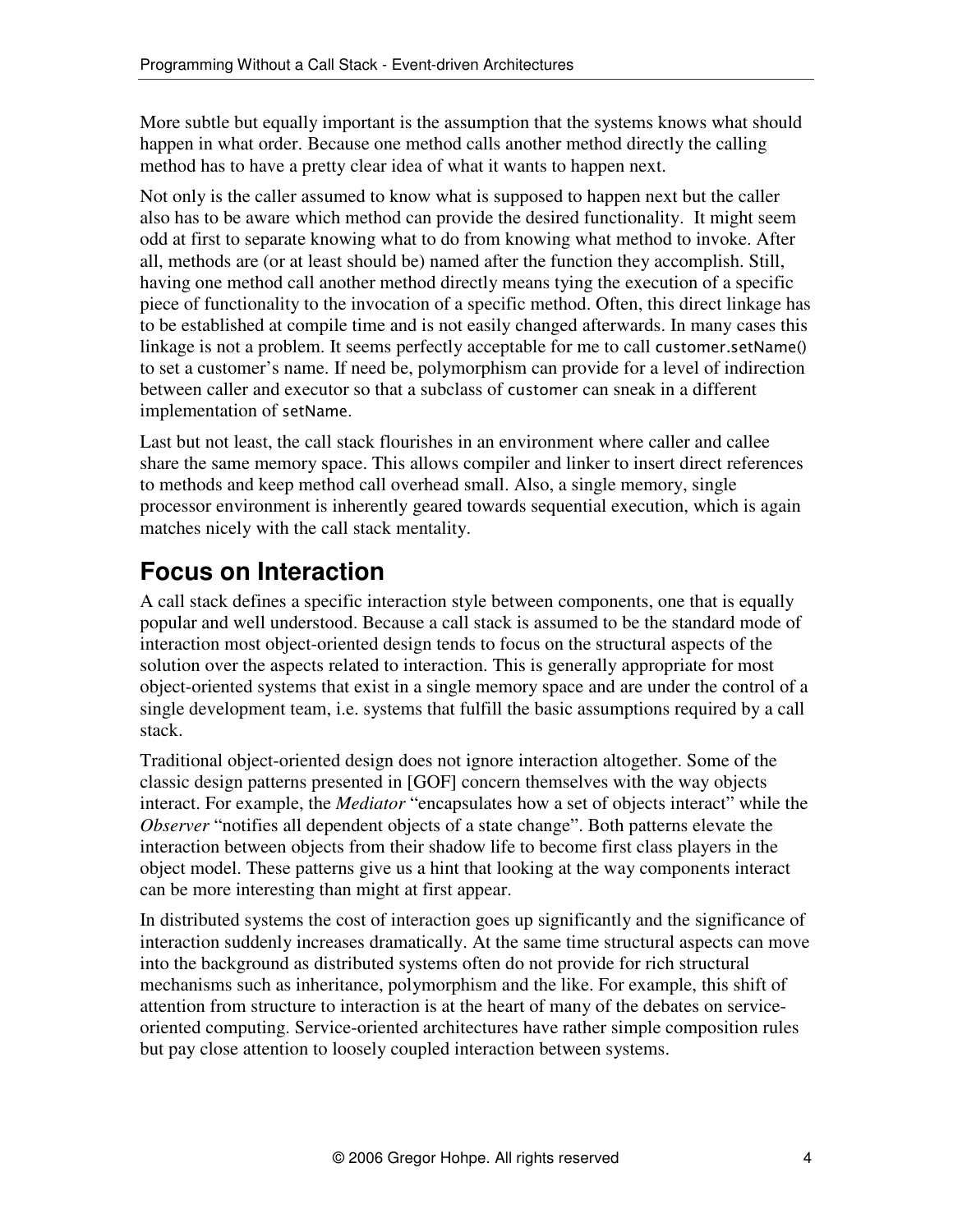### **To Couple or Not to Couple**

Service-oriented architectures have brought the notion of coupling into the forefront of our minds. Coupling is a measure of the dependency between two communicating entities. The more assumptions the entities make about one another the more tightly coupled they are. For example, if the communicating entities use a technology specific communication format they are more tightly coupled than entities that communicate over a technologyneutral format. Loose coupling is desired in situations that require independent variability, for example because the communicating entities are under control of different organizations. Looser coupling and therefore fewer assumptions leave more room for variation.

The way components interact also impact coupling between entities. The more rules and assumptions the interaction protocol prescribes, the more coupling between the components is introduced. Simpler interaction rules imply less coupling because fewer constraints are imposed on the participating entities.

Two primary strategies can help reduce the coupling that results from the interaction between components:

- 1) Insert a level of indirection
- 2) Simplify the rules of interaction

It has been postulated that in the field of computer science any problem can be solved simply by adding an additional more level of indirection. Of course, the problem of coupling is not immune to this approach. If we want to avoid one component to interact

with another component without being directly linked to that component we can insert a component in the middle to isolate the two. In the object-oriented world this is exactly what the *Mediator* pattern [GOF]



does: one object calls the mediator, who in turn figures out which other object to call. This approach improves reuse between objects because the interaction between them is extracted into a separate element, which can be configured or changed without having to touch the original components. The same approach lays the foundation of messageoriented architectures [EIP]. Instead of communicating directly, components send messages across event channels.

The second aspect of coupling focuses on the rules of the interaction. A call-stack oriented interaction has fairly strict rules: one method calls the other and waits for the results of the invocation. Subsequently, execution always continues where it left off. One way to reduce coupling between the interacting parties is to simplify the rules of the interaction. If we remove the continuation and coordination aspects of the interaction, all that is left is the fact that one component sends data to another component. We would be hard pressed to define a form of communication that is even simpler while still being worthy of the name interaction.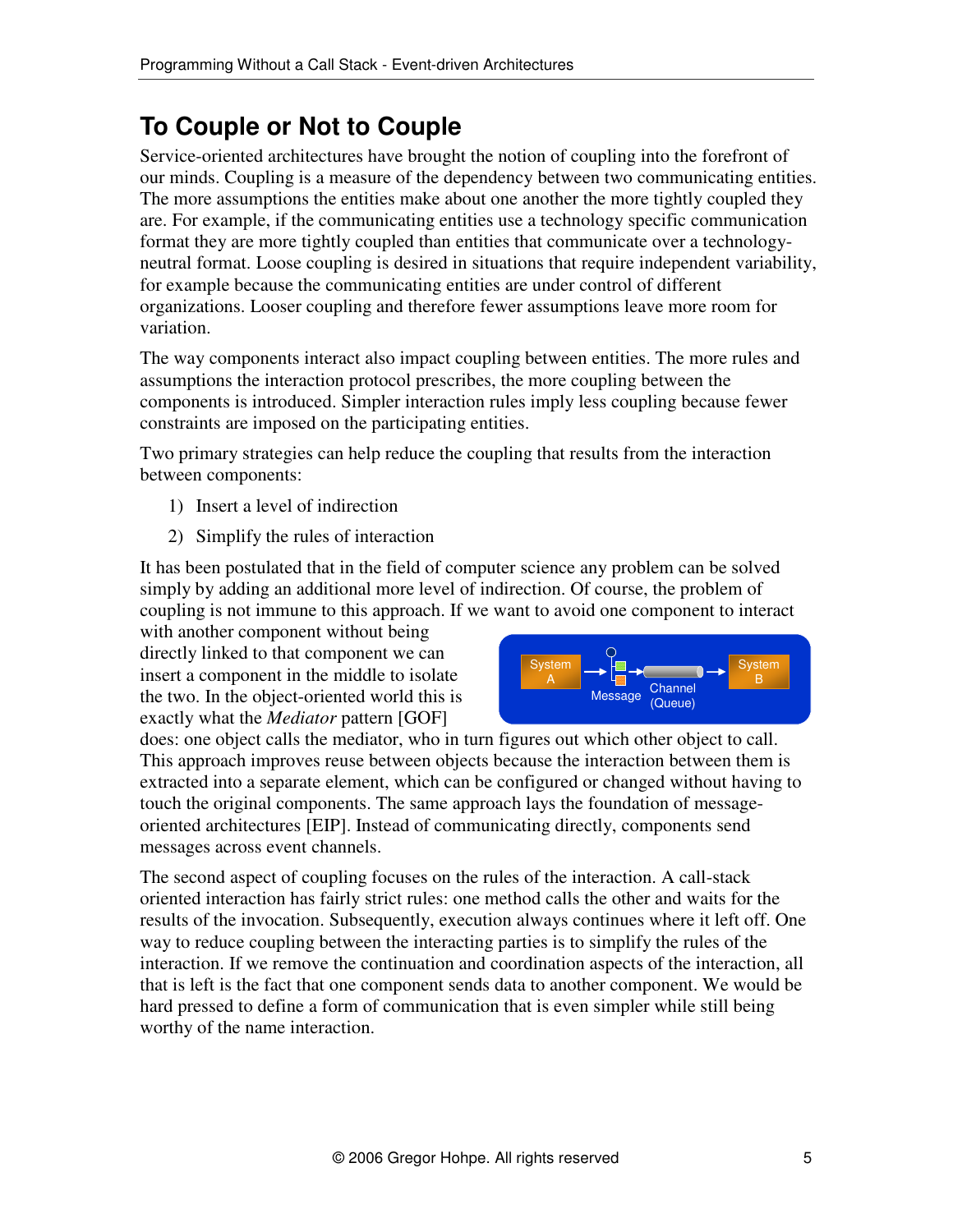#### **What is in a Name?**

The channel-based interaction introduces two new elements, a channel and a message. Despite their simplicity these new elements open up options and force new decisions. A deceivingly simple question is "how should the channel be named?" When one method called another directly there was no intermediate element and therefore no decision to make.

A very simple approach assigns each component its own channel. For example, a component that deals with credit card validations could be called the CreditService and react to messages sent on a channel named CreditService. If any component needs something related to credit it could send a message to that channel. While the channel

gives us a level of indirection at the implementation level (we could replace one credit service implementation with another without anyone noticing) the semantics of the interaction are not much decoupled. The caller still has to know which component provides the functionality it requires, much like it did in the call stack scenario.

To reduce the dependency on a specific service we could name the channel analogous to a method name. For example, if the service provided an operation that can verify a credit



card supplied by a customer we might simply name the channel VerifyCreditCard. This does increase the level of abstraction somewhat because the caller no longer has to know which component is able to service this type of request. Service-oriented computing generally follows this approach.

Despite the introduction of the channel the semantics of the interaction still smell like a call stack. One component sends a request ("check this credit card") and expects a response ("card good" or "card bad"). But we have not yet exhausted the creative possibilities of the channel semantics. The above examples assume that the component knows that a credit card has to be verified. Can we lift this burden from the "caller" altogether so that the components are truly decoupled? We can take the decoupling one step further by changing the channel name (and the associated semantics) to OrderReceived. This simple change in name signifies a significant shift in responsibility. The message on the channel no longer represents an instruction but an *event*, a notification that something happened. We also no longer assume that there is a single recipient for the event. Again, the assumptions between the communicating parties have been reduced. As a result, EDA is often considered to be more loosely coupled than SOA.

# **Shifting Responsibilities**

Communicating through events as opposed to commands indicates a subtle but important shift of responsibility. It allows components to be decoupled to the extent that the "caller" is no longer aware of what function is executed next nor which component is executing it.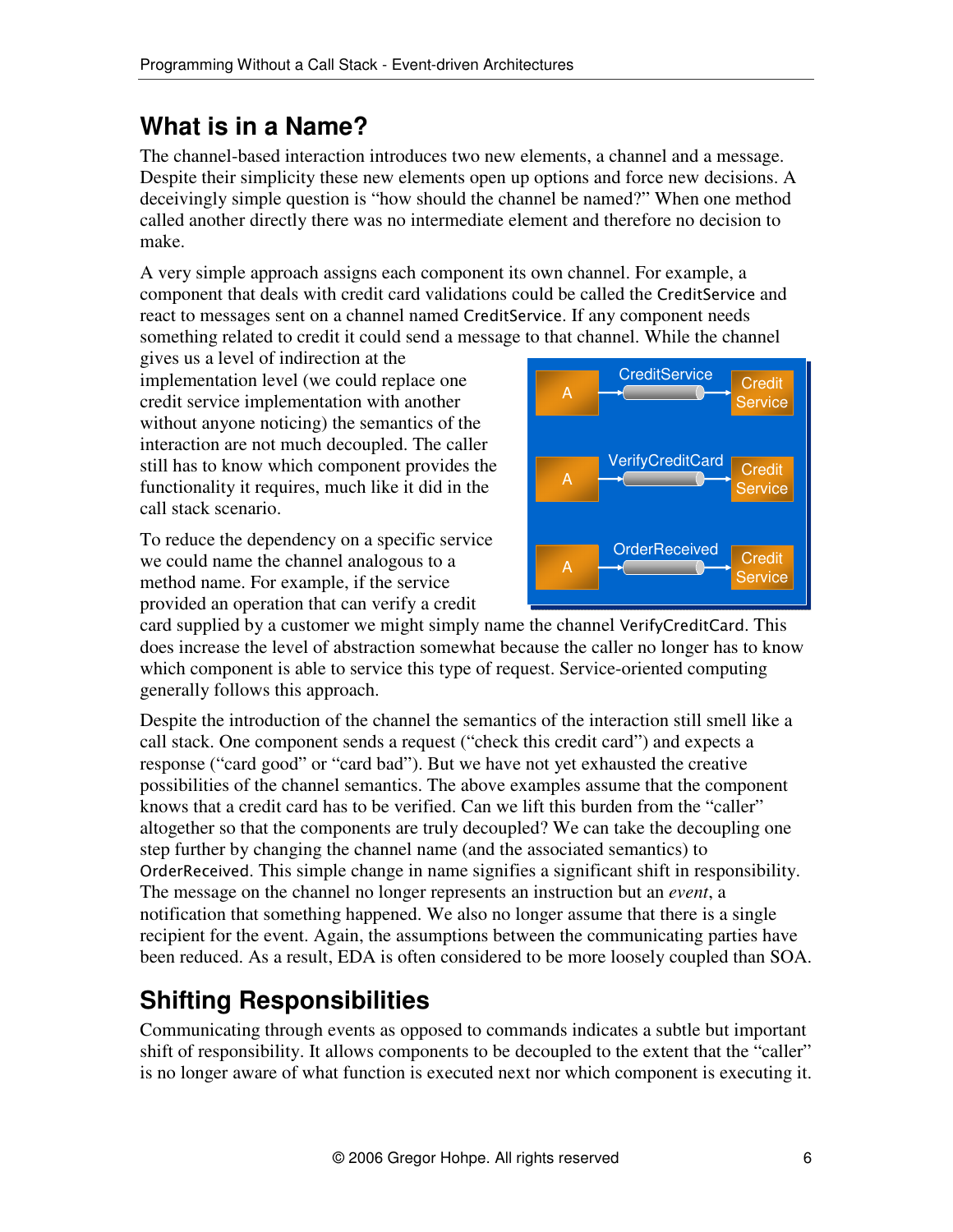Another equally important shift of responsibility between caller and callee is that of keeping state.

In a system that is based on queries and commands state is usually kept in one application that is considered the "master" for the data. When another application needs to reference that data it sends a query to the owning application and waits for the response before it continues processing. For example, when the order management system needs to fulfill an order it queries the customer management systems for the customer's address so it can tell the shipping application to send the shipment to that address.

Event-driven systems work differently, almost to the inverse. Systems so not query systems for information but instead keep their own copy of the required data and listen to

updates as they occur. In our example this would mean that the shipping system keeps its own copy of the customer's address so when an order arrives it can use that address to label the shipment without having to query the customer management system. While replicating data this way might seem dangerous it also has advantages. The customer management system simply broadcasts changes to the data without having to know who all keeps a copy. Because the customer management is never queried for address data it never becomes a bottleneck even as the system grows and the demands for addresses multiply.





The principle behind the shift in responsibility is once again tied to the concept of coupling. In a loosely coupled interaction a source of data should not be required to keep state at the convenience of its communication partners. By shifting the burden of keeping state to the consumer the component is can be completely oblivious to the needs of the data consumers – the key ingredient into loose coupling. The shift away from the queryresponse pattern of interaction means that many components have to act as event Aggregators [EIP]: they listen to events from multiple sources, keep the relevant state and combine information from multiple events into new events. For example, the shipping system effectively combines address change events and order events into request for shipment to a specific address.

# **Complex Events**

An EDA can offer more benefits than loose coupling and independent variability. A system where components interact only through events makes it easy to track the all interaction and analyze them. A whole new discipline has emerged around the analysis of event sequences and the understanding of event hierarchies. For example, a rapid series of similar request events to a Web server might mean that the server is under a distributed denial of service attack. The fact that this sequence of request events occurred is in itself a meaningful event that should be published into the event cloud. This type of event hierarchy is the subject of Complex Event Processing or CEP [POE].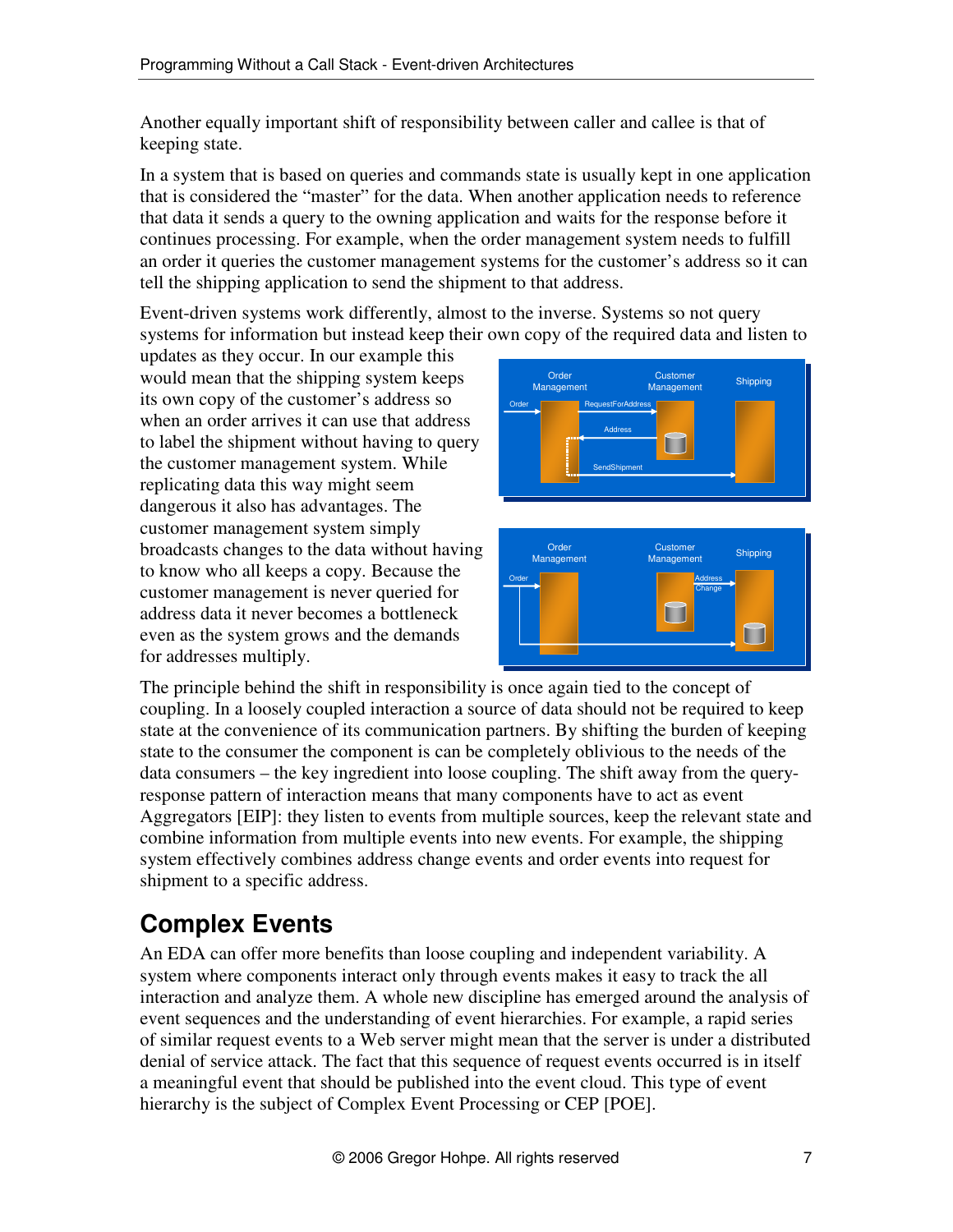## **Instant Replay**

Event-based systems can exhibit another enormous benefit. If all interaction in a system occurs through events one can recreate the system state from scratch simply by replaying all events. Financial systems typically fall into this category. An account not only keeps its current state (i.e. the balance) but also maintains the history of all events that affected the account (i.e. deposits, withdrawals). Martin Fowler calls this approach *Event Sourcing* [EAA].

Event sourcing application exhibit two valuable properties. First, the system state can be recreated even if the state of an individual component was lost. By replaying all events to the components each component can sequentially recover the state it was in without resorting to other persistence mechanisms. More interesting even is the ability to replay the events but with changes. In a sense, we can rewrite history by inserting changes into a past stream of events and then replay the revised event stream. This feature can be invaluable in real-life scenarios. For example, a customer who orders a certain amount of goods over the year may qualify for a year-end rebate. If a customer's orders just exceed the limit but the customer returns an item in the new year he should not get the rebate. Traditional systems implement specific logic that checks whether a return moves the customer below the threshold and debits the customer with the rebate they originally received. An event sourced system can solve this situation more elegantly. A returned item voids the original "purchase" event. Subsequently we can replay the revised series of purchase events, skipping the voided event. The associated business logic will compute the customer's final account balance, not including the rebate. We can then compare the revised scenario with the original and compute the adjustment without having to understand the original business logic (i.e., when a rebate is paid). One can easily see that for complex business rules event replay can be an invaluable feature.

### **Composition**

So where is the catch? EDAs apparently exhibit a series of desirable properties. But the flexibility that the loose coupling affords usually comes at a price. This price amounts to less build-time validation and the fact that a highly composable system allows us to compose it in many ways that do not make a lot of sense or do not do what we had in mind. For example, an event source and a listener might accidentally be configured for a different type of event or channel, potentially the result of a trivial typo in the name. As a result the event sink will not receive any events at all. However, we do not find out until we start the system and even then it can be difficult to determine the actual source of the problem. Is the listener listening to the wrong event? Is the sender sending the wrong event? Is the event source publishing any events at all? Is the event channel interrupted? The configurability can suddenly turn into a debugging liability. This is exactly what Martin Fowler warns us of when he describes "the architect's dream, the developer's nightmare".

With variability comes uncertainty. If the system architecture allows the individual components to evolve, tomorrow's system may look different than yesterday's system. It is therefore imperative to create tools that help with configuration and analysis. The composition of individual components into a coherent, event-driven application should be viewed as an additional layer of the overall system architecture. This layer should be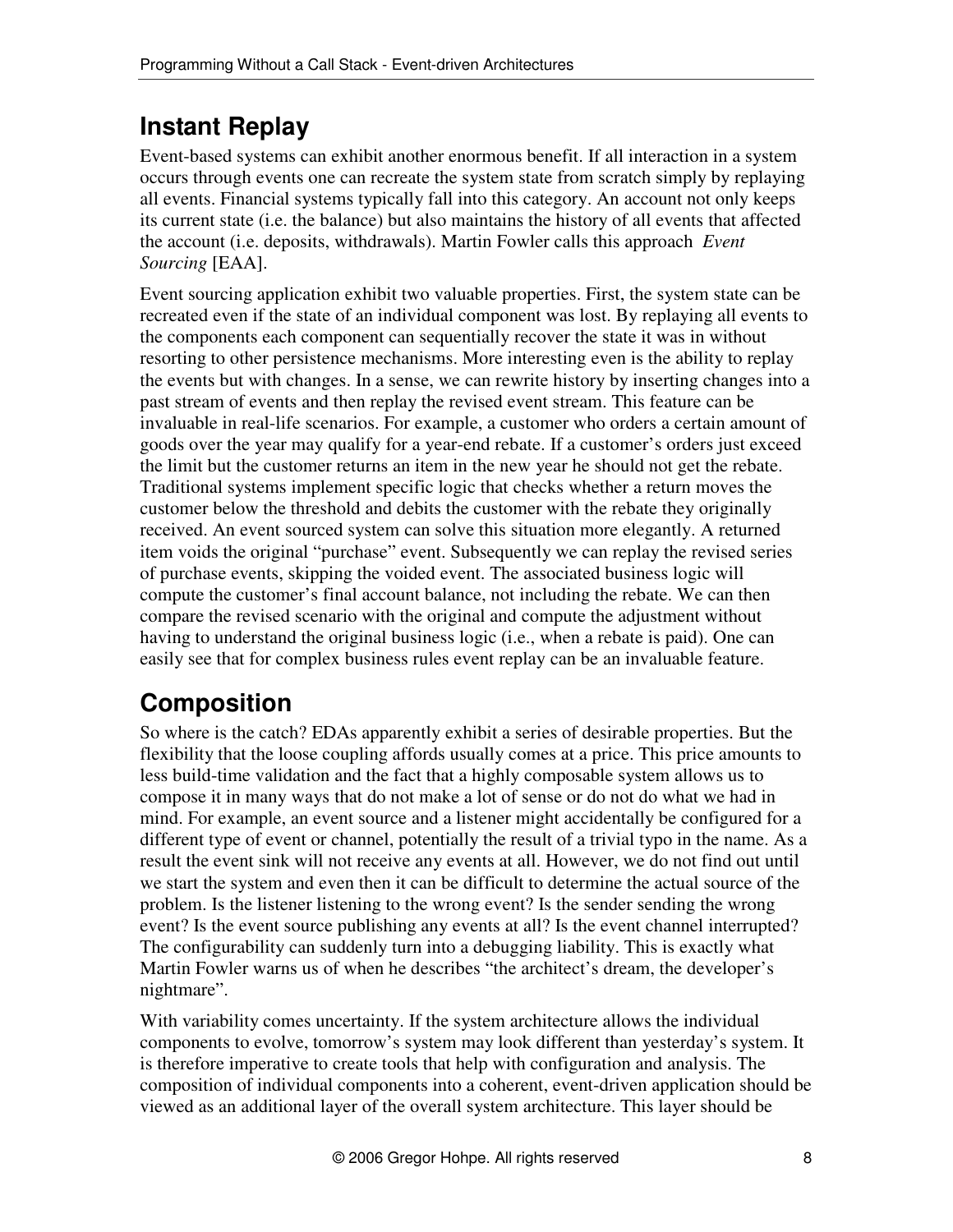taken as seriously as the core code layers. All too often is this type of composition information (e.g. the names of published or subscribed event channels) hidden away in cryptic configuration files that are scattered across machines. Instead, one should define a domain language specifically for the composition layer. This language could include validation rules that flag valid configurations. For example, a configuration which prescribes an event subscription that does not match any publication may be considered invalid. Likewise, circular references in the event graph may be undesirable and should be detected at design time.

## **Visualization**

In a highly distributed and loosely coupled system, determining the actual system state alone can be challenging because they continue to evolve continuously. To make matters

worse, critical information is often spread across many machines. In these situations it can be invaluable to generate system model from the running system. This can be accomplished by instrumenting the running system with sensors, which track the sending and receiving of messages. The sensors forward the harvested information to a central location that maps it onto an abstracted system model, for example a directed graph.



Such a graph can then be run through a graph rendering algorithm such as AT&T GraphViz [VIZ]. The result is a human-readable, accurate model of the systems structure. Such a model and diagram can be invaluable for debugging and analysis.

### **Summary**

Event-based systems can offer an interesting alternative to traditional command-andcontrol system design. EDAs enable loosely coupled, highly composable systems that often provide a close mapping to real-life events. Using events consistently as the interaction mechanism between components enables techniques such as event replay, which can be very difficult to accomplish in traditional designs. However, all these benefits come at a price. Systems that pass up the well-known tenets of a call stack in favor of loosely structured interaction are inherently more difficult to design and debug. Therefore, one should employ management and visualizations tools to create a system that is dynamic but not chaotic.